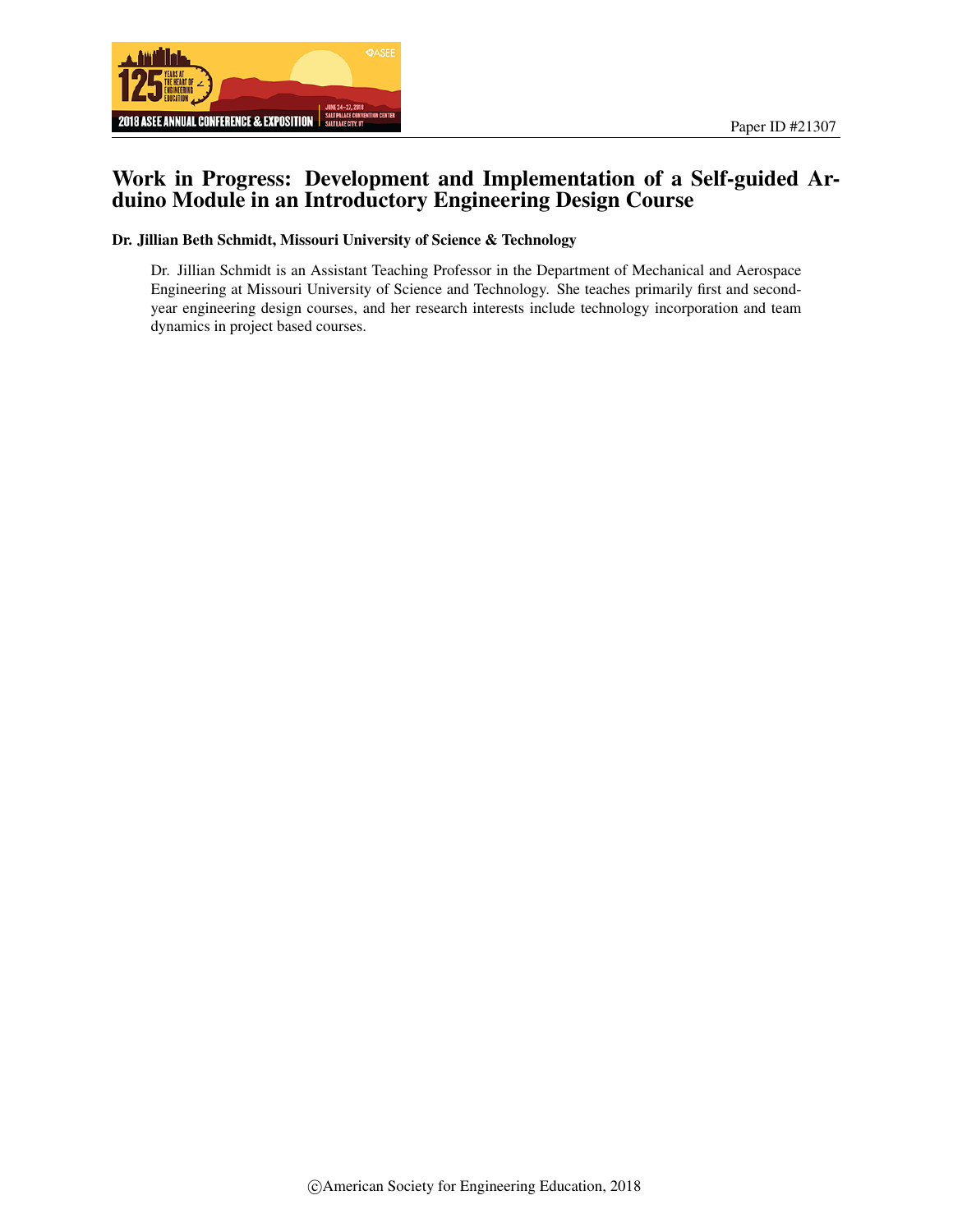# **Work in Progress: Development and Implementation of a Self-Guided Arduino Module in an Introductory Engineering Design Course**

#### **Abstract**

This Work in Progress paper discusses the implementation of an online module designed to teach basic Arduino programming skills to students enrolled in a first-year engineering design course. The learning objectives for students were (1) to learn the basics of Arduino programming through hands-on activities, (2) to connect with the numerous online resources available for creating their own projects for personal or class purposes, and (3) to gain a sense of curiosity about what types of challenges and problems they may be able to solve with their newfound skills. This module was deployed in the introductory design course beginning Fall semester 2017, and feedback from the initial module participants has been largely positive. Preliminary results suggest that module participants were able to expand upon the basic skills taught during the module to utilize the technology in their semester design projects effectively. In addition, participants expressed curiosity about ways they could use this technology in the future.

### **Introduction**

This Work in Progress paper describes the development and implementation of a self-guided online Arduino module in a required, multidisciplinary design course for first-year engineering students. This introductory engineering design course is a project-based course required for all engineering majors on campus as part of the freshman engineering program. The course, which begins with a design challenge description and culminates with students demonstrating a working physical prototype by the end of the semester, serves as a first exposure to the engineering design cycle for many students. This project-based approach is used by numerous other first year engineering programs and is certainly not unique to this particular course, but it comes with both advantages and disadvantages [1], [2], [3], [4], [5]. On the positive side, students typically enjoy the hands on aspect of the course and are able to experience firsthand what it takes to design and build a product. However, most first year students have minimal prior experience with the tools required for design and fabrication, and this inexperience can severely restrict the types of design challenges that can be assigned. Development of meaningful design projects that are still approachable for a first year student can be difficult, and this challenge can be compounded by the limited instructional time and large student-to-instructor ratio.

In the case of this particular course, the assigned design projects have always had the option of a purely mechanical solution, as students were not required to have any prior knowledge of electronics, and teaching techniques such as basic circuitry and microcontroller programming was not the focus of the course. Most students ended up building purely mechanical devices using the woodworking shop available to course participants. There are always a handful of students each semester who utilize skills from past experiences such as high school robotics clubs or other programming activities to devise a solution that employs more than simple mechanics. These students' solutions are often more creative and require more critical thinking and troubleshooting. End of the semester feedback showed that students enjoyed the project overall, but felt that their lack of prior programming and electronics knowledge severely limited their projects, especially compared to other students in the course who had prior experience in these areas. The development of the Arduino module was motivated by four semesters worth of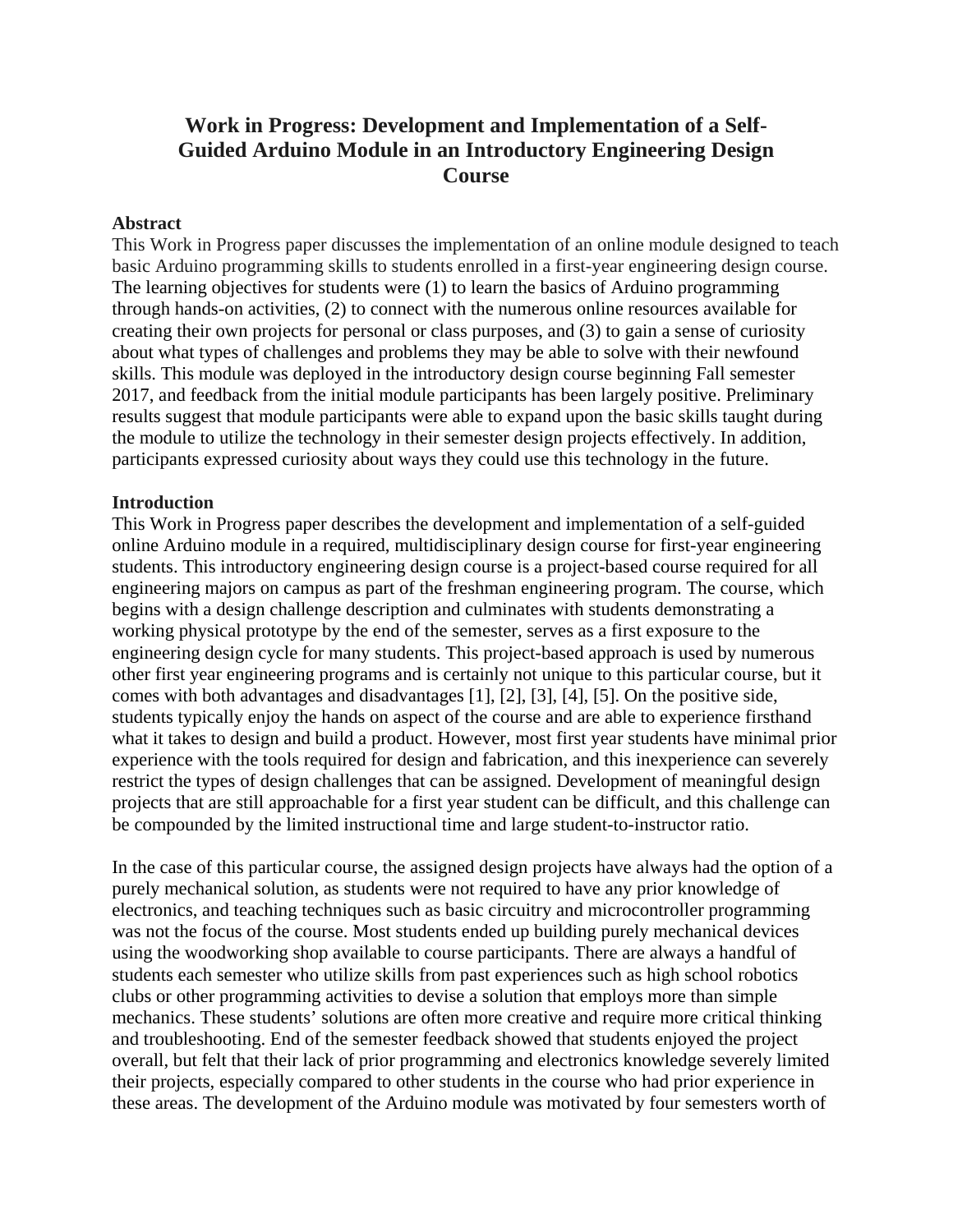similar feedback from course participants indicating that basic microcontroller programming knowledge would have been valuable not only for completing the projects in the introductory design course, but also for use in upper level engineering courses and projects of personal interest. Not only were students eager to learn microcontroller basics, instructors also recognized that by introducing students to these skills, the resulting projects may be higher quality and the range of design challenges that can be assigned may be broadened.

Use of microcontroller technology in freshman level courses is not new, and these concepts have been taught through in-person laboratory instruction with positive results at numerous universities [2], [3], [6]. Additionally, multiple universities have employed a "flipped classroom" approach to teaching microcontroller basics with online instruction prior to in-class lab activities [1], [7], [8]. This work aims to build on these successful examples by developing and implementing a fully online and self-guided microcontroller module in the introduction to design curriculum. By designing the module for online instruction and support, the instructors were able to accommodate the large number of students, overcome lab space limitations, and minimize the required in-class time for the lessons.

This online module was developed and deployed in the course beginning Fall semester 2017. While a similar module could be developed for any microcontroller, instructors chose to focus on the Arduino UNO for this beginner level module, as it is cost-effective (approximately \$25 per board), widely used, and open source, with an active community of educators and hobbyists sharing content online [9]. The fully online Arduino module has the benefit of having minimal impact on the overall course format, and it allows students to work at their own pace through the lessons, as there is likely a wide range of incoming knowledge for students in this first year course. As there have been urgent calls for post-secondary institutions to produce engineers who not only have a sound technical background but are also entrepreneurially minded and critical thinkers [10], [11], this module was designed not only to provide students with technical skills, but also to inspire curiosity about other ways this technology could be used and encourage students to engage with the online community and resources related to this technology. While the Arduino module is intended to equip students with skills that can be used in the classroom setting, it is also intended to give students a glimpse into the growing Maker Movement both on campus and worldwide [12]. With this in mind instructors designed the module to meet the following three learning objectives:

*Learning Objective #1*: Students will learn the basics of programming an Arduino Uno microcontroller board through hands-on activities.

*Learning Objective #2:* Students will connect with the numerous online resources available for creating their own projects for class or personal purposes.

*Learning Objective #3:* Students will gain a sense of curiosity about what types of challenges they may be able to solve using their new skills and connections to the online community.

This paper will discuss the development of this module, the preliminary results from the initial module deployment in Fall semester 2017 including student response and incorporation of microcontroller technology into the final projects, and the future work to be done to fully evaluate the effectiveness of the module at meeting its three learning objectives.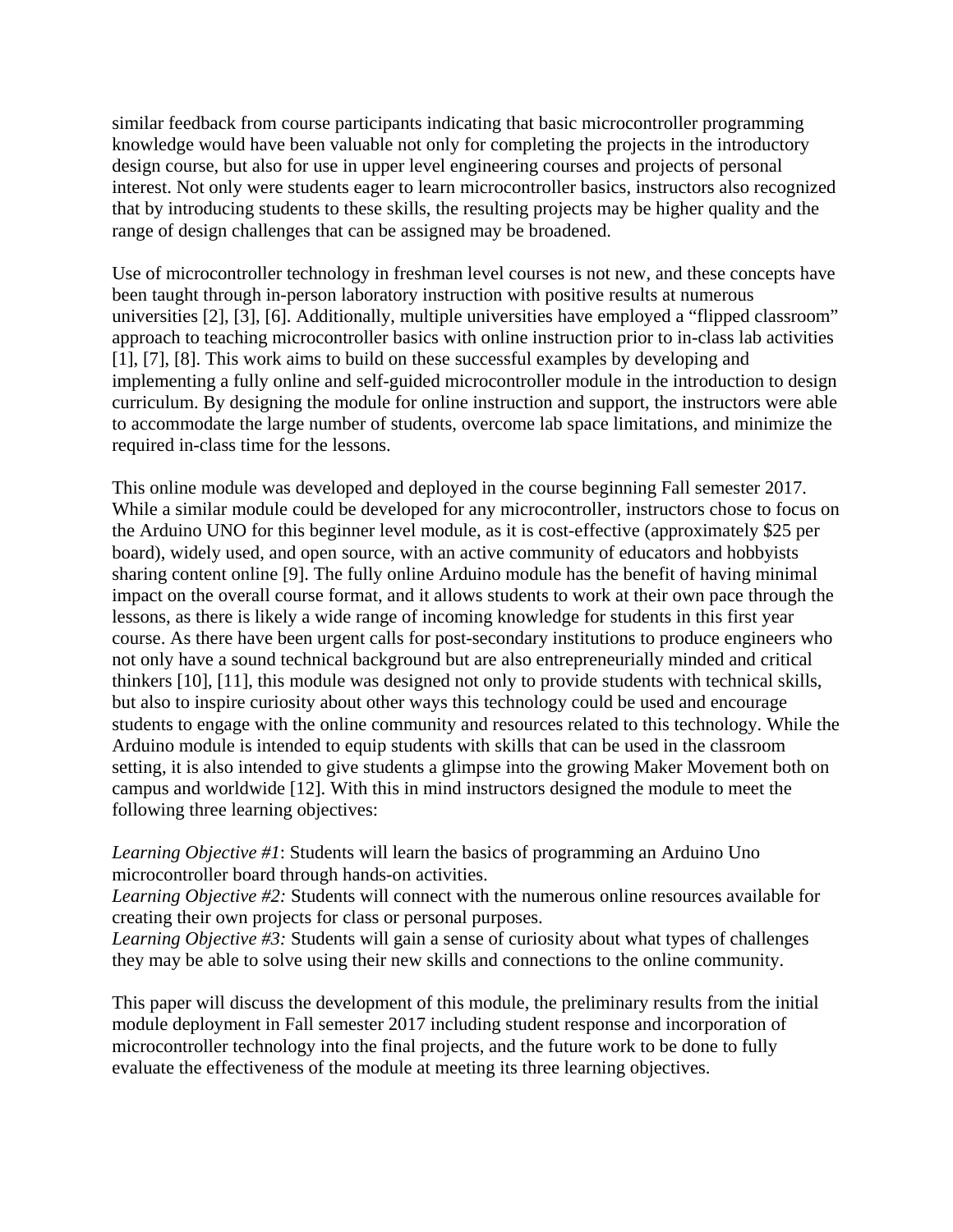# **Course Overview and Arduino Module Implementation**

# *Course Overview*

The introductory engineering design course has an enrollment of nearly 600 students per semester and consists of one 50 minute lecture and one 50 minute lab session per week as well as an online software component administered through the Canvas learning management system. The lecture and laboratory content center around a semester-long team design and fabrication project. The design challenge is different each semester, with past projects including marble launchers, arcade game design, and Rube Goldberg machines. The first implementation of the Arduino module was in Fall 2017, and in this semester the design challenge required students to design a Rube Goldberg machine that could unlock a door in precisely 15 seconds using as many steps as possible. Teams of four students spent the entire semester learning the engineering design process through this hands-on project.

To complement the skills students learn in lecture and lab, the online software component of the course consists of five-week long self-guided modules that provide students with basic instruction in common engineering software programs that may be useful for their design projects and in their future engineering coursework. Prior to Fall 2017, students chose two of four options (MATLAB, AutoCAD, Microsoft Excel, or Siemens NX) to learn over the course of the semester. Because this software framework was already in place, the initial Arduino module was developed to be offered as a fifth option for students to choose from. This implementation gave a large number of students access to the module content with minimal changes to the overall course structure.

# *Arduino Module Development*

Before the online module was developed, the concept was tested in a live presentation format during two "Pop-Up Courses" offered during the spring of 2017. 14 students participated in these non-credit workshops, and they provided valuable insight about which skills the students were most interested in learning and the appropriate level of difficulty and depth for the course material. With this initial feedback, a five-week module was developed as outlined in Table 1.

| Week         | <b>Instructional Content</b>                                 | <b>Assessments</b> |
|--------------|--------------------------------------------------------------|--------------------|
|              | Video 1: Arduino Hardware and Basic Electronics (11 minutes) | Assignment,        |
|              | Video 2: Arduino Software (5 minutes)                        | online quiz        |
| $\mathbf{2}$ | Video 1: Writing Digital Signals (8 minutes)                 | Assignment,        |
|              | Video 2: Reading Digital Signals (8 minutes)                 | online quiz        |
| 3            | Video 1: Serial Communications (5 minutes)                   | Assignment,        |
|              | Video 2: Analog Signals (13 minutes)                         | online quiz        |
| 4            | Video 1: Libraries and Servos (10 minutes)                   | Assignment,        |
|              | Video 2: Review and Useful Resources (6 minutes)             | online survey      |
|              | None                                                         | Comprehensive      |
|              |                                                              | online quiz        |

**Table 1**: 5-week Arduino Module Outline

While a wide variety of resources are already available for teaching and learning Arduino basics, a custom developed module was preferred for this course as it allowed instructors to deliver the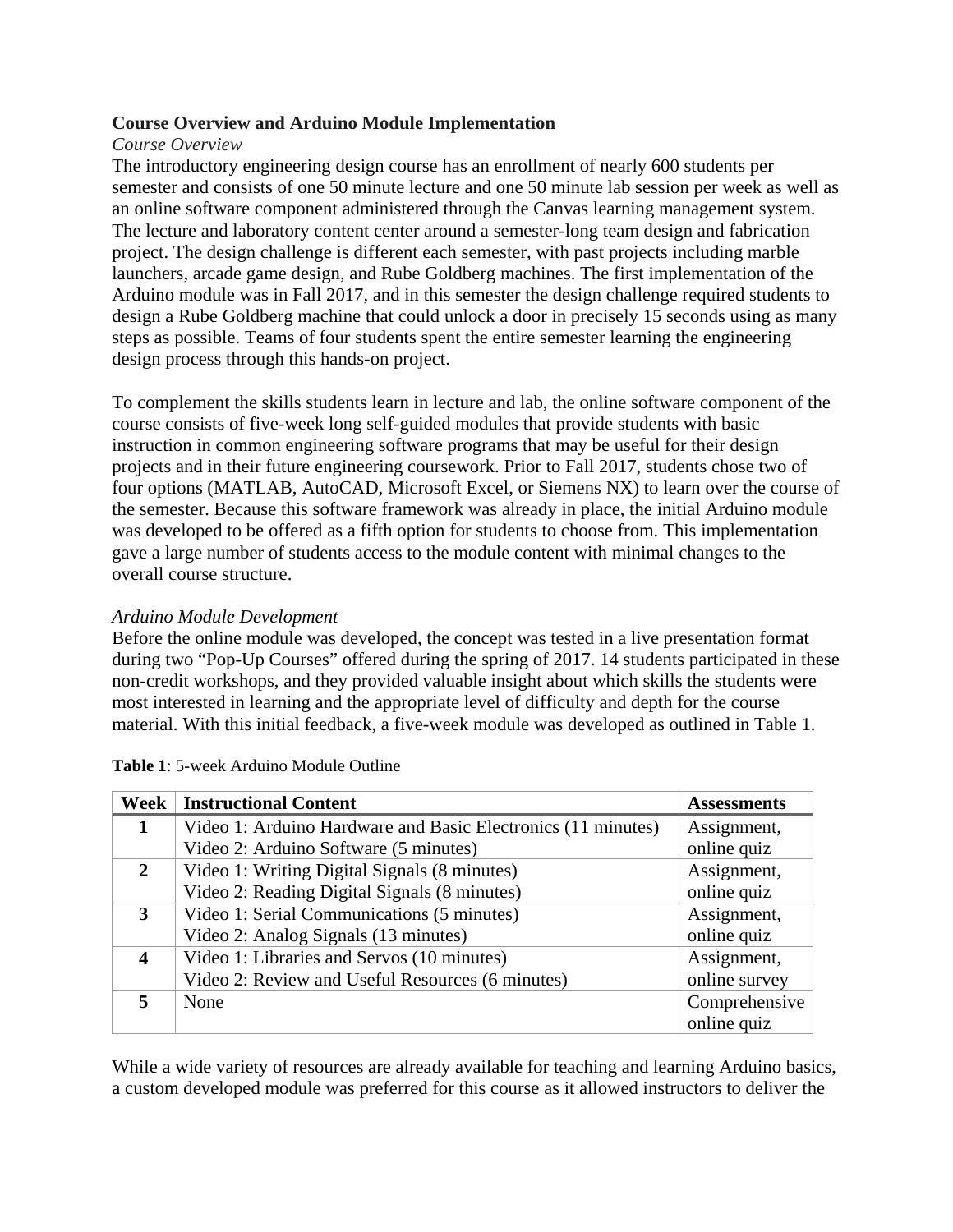content in a format that was consistent with the other software tutorials and to tie the concepts covered in the module to the course content to help students make connections between the skills they are learning and their team design project. The tutorial videos consisted of a combination of PowerPoint slides, still images of circuit schematics, and webcam video. The weekly content was broken up into two short videos (5-13 minutes in length) according to recommendations for improving student engagement [13]. In addition to introducing technical skills related to programming an Arduino UNO, the videos were designed to emphasize the numerous web-based resources available and encourage students to become involved with the active community of users working with open source microcontroller products and sharing content online on the Arduino [9], SparkFun® [14], and Adafruit ® [15] forums.

Although instruction was provided through online videos, the module was a hands-on learning experience for the students. The Arduino software is open source, so students were able to download it for free on their own computers and complete the lessons anywhere. Students checked out kits with either an Arduino UNO or SparkFun® RedBoard (Arduino UNO compatible board) and various other electronic components to use for the duration of the module. These kits cost approximately \$40 and are reusable. Funding for the initial kit purchase was provided by an internal educational resource grant, and the kits were made available to the students free of cost. Kit checkout was handled by the instructors during weekly office hours. Equipped with this kit and a personal computer, students worked through the tutorials at their own pace over the five-week period. Because the tutorials and activities were self-guided rather than presented in a classroom setting, students were responsible for their own learning and could not immediately access an instructor for guidance. Students were encouraged to post questions and problems to a moderated online discussion forum or attend office hours for additional assistance.

# *Assessment of Student Learning*

Learning Objective #1, for students to gain basic Arduino programming skills, was assessed through weekly assignments and quizzes that were designed to cover the main learning outcomes from each week. For the first four weeks of the module, the videos concluded with an assignment for students to complete on their own. Each weekly assignment required students to construct a circuit and write code to perform a specific task related to that week's lesson. Students submitted both their code file as well as a digital photograph of their circuit set-up through Canvas, allowing instructors to evaluate both aspects of their work and provide feedback. At the end of most weeks students also completed an online multiple choice quiz covering key concepts from the week's lesson. Students completed a longer, comprehensive quiz during the fifth week at the conclusion of the module.

At the end of the fourth week an anonymous online survey was administered, asking students for their feedback on the Arduino module. The survey was designed to gain insight about the students' motivation for choosing the module, their perceived learning, and whether this module made them curious about other ways this technology could be utilized (Learning Objective #3). The survey questions are detailed in Table 2.

The impact of the Arduino module on students' final design projects was also of interest in order to assess Learning Objective #2, for students to connect with the online resources available for creating their own projects. The five-week module was designed to give students confidence in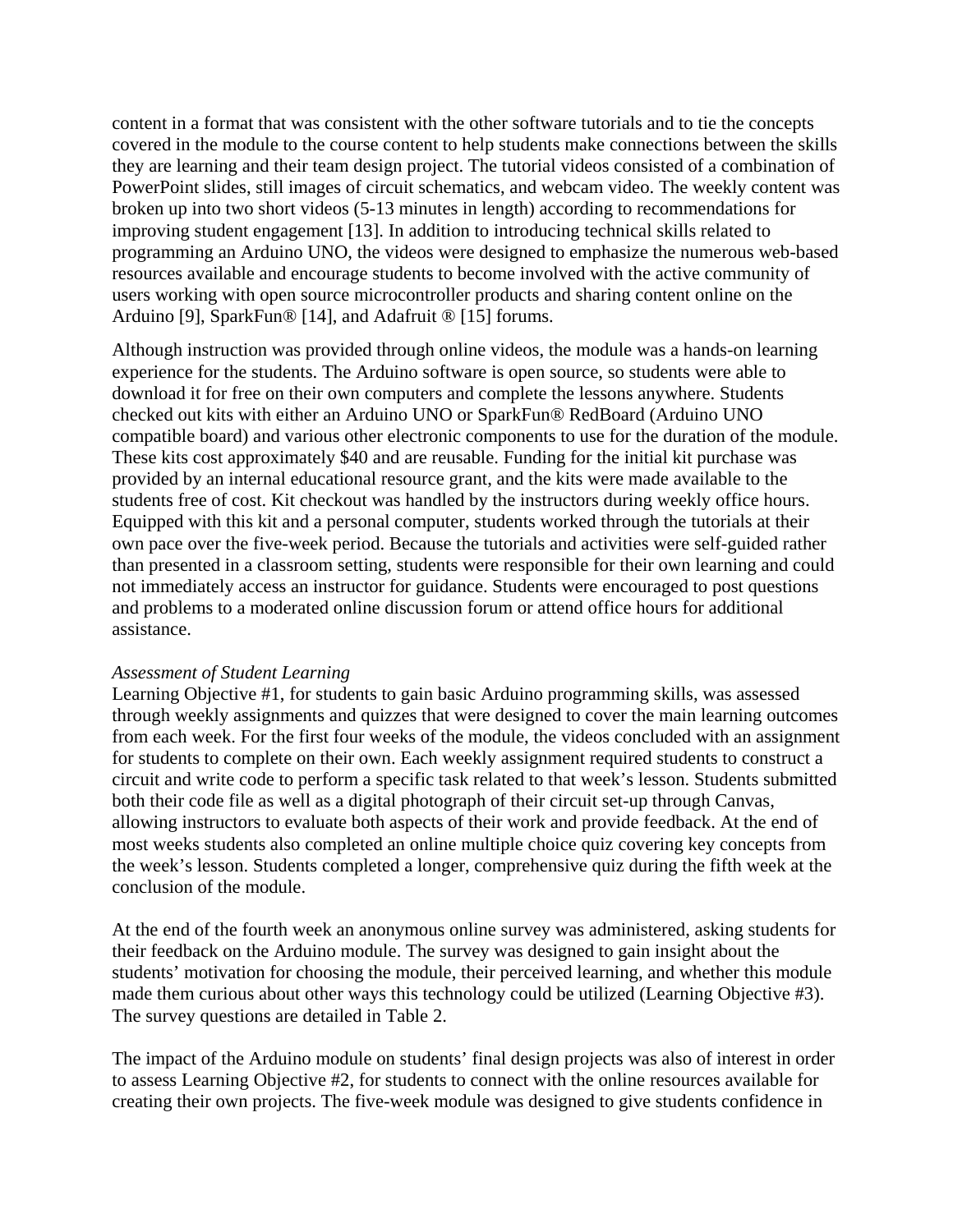basic skills rather than to provide specific project instructions. In order for students to utilize this technology in their semester project, they needed to draw upon additional resources to expand their skills. The semester-long design problem that students addressed in Fall 2017 could be solved using a wide variety of methods, and although students were not be required to incorporate an Arduino UNO microcontroller board into their design project, many chose to do so. The incorporation of this technology into the final project was recorded and compared between teams with one or more member who had completed the Arduino module and teams without. The quality of the projects produced by teams with member(s) who had completed the module and incorporated a microcontroller board into their design was also compared to the rest of the class by comparing average final project scores. Final project scores for the Rube Goldberg machines were assigned based on performance, complexity, and professional appearance. The performance score was based on how well the task was carried out and included points for the precision of the device's timing and for successfully completing the final step (unlocking the door). Project complexity was assessed by counting the number of different steps in the process from device activation to the door being unlocked. Finally, projects were expected to be professional in appearance with the team's name, logo, and theme clearly visible.

| <b>Question</b>                           | <b>Response Options</b>                        |  |
|-------------------------------------------|------------------------------------------------|--|
| What was your experience (if any)         | o No prior experience with any type of         |  |
| with microcontrollers before              | microcontroller                                |  |
| completing this module?                   | o No prior experience with Arduino/RedBoard,   |  |
|                                           | but some experience with another type of       |  |
|                                           | microcontroller such as BASIC Stamp,           |  |
|                                           | Raspberry Pi etc.                              |  |
|                                           | o Some experience with Arduino/RedBoard        |  |
|                                           | o Extensive experience with Arduino/RedBoard   |  |
| Why did you choose to complete this       | o General interest                             |  |
| module?                                   | o To learn skills for a personal project       |  |
|                                           | o To learn skills for the class design project |  |
|                                           | $\circ$ Other                                  |  |
| I gained a better understanding of        | 3-point Likert scale                           |  |
| <b>Arduino/RedBoard from this module.</b> |                                                |  |
| I gained skills from this module that I   | 3-point Likert scale                           |  |
| can apply to this semester's project.     |                                                |  |
| I gained skills from this module that I   | 3-point Likert scale                           |  |
| can apply to projects in future           |                                                |  |
| courses or personal projects.             |                                                |  |
| This course sparked my curiosity          | 3-point Likert scale                           |  |
| about ways I can use this technology      |                                                |  |
| Provide any additional feedback you       | Free response                                  |  |
| have                                      |                                                |  |

**Table 2**: Fourth week survey questions

In this initial module deployment, collection of student feedback was somewhat limited in an effort to keep the module similar in workload and structure to the other software options. Not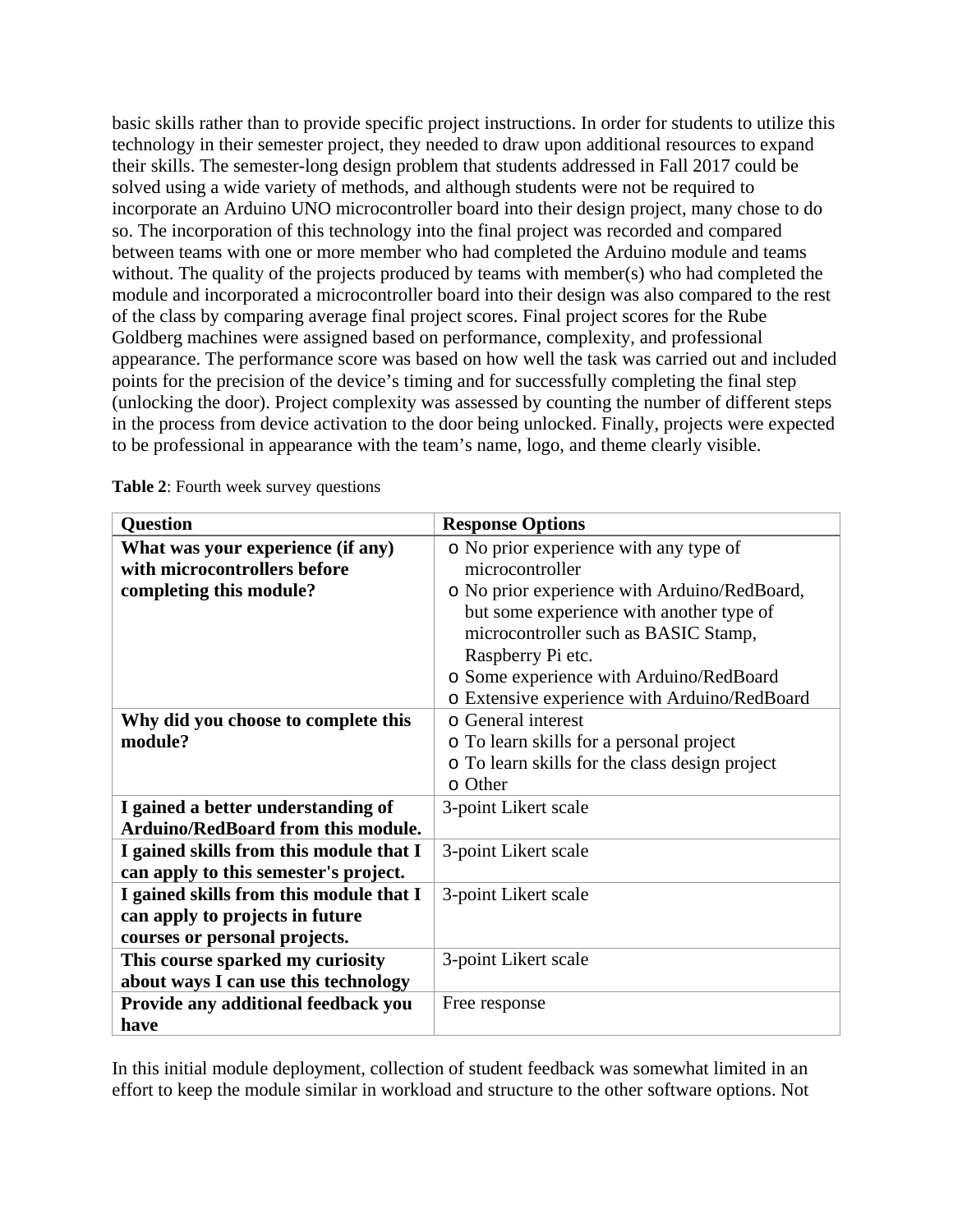wanting to deter interested students during the pilot test of this module, the feedback was restricted to a single online survey at the conclusion of the module. In future semesters, instructors plan to survey students both before and after completing the module (weeks 1 and 4) to investigate changes in perceived knowledge and attitudes about the technology. In addition, students will be asked to complete a short reflection about their experience during the module, whether they consulted additional online resources and which resources were most useful, and why they did or did not choose to implement the technology in their design project. This additional feedback will further assess whether the three learning objectives for this module have been achieved.

# **Preliminary Results and Discussion**

The Arduino module was first deployed in the introductory design class during the Fall 2017 semester, and while additional semesters will be required to refine the module, assess its effectiveness, and draw conclusions, the preliminary results and student feedback have been largely positive. During the pilot semester, 107 of the 564 enrolled students chose to complete the Arduino module as one of their two software choices. Of these 107 students, 99 (93%) completed the survey at the end of the fourth week of the module.

Based on the responses to the survey, students' past experience with microcontrollers was mixed. 56% of the students who responded to the survey indicated that they had no prior experience with any microcontroller, while 41% said that they had some experience with Arduino or another type of microcontroller. Only 3% of the students responded that they had extensive experience with Arduino. As this is a first-year course, it was hypothesized that most students would have little to no experience in the area of microcontroller programming and the module was designed to require no prior knowledge of the topic. Student responses indicate that this assumption was correct, and the beginner level module was likely appropriate for the majority of participants.

When asked about their motivation for choosing the Arduino module, the majority of students, (72%) stated that they chose the module due to general interest. 22% of respondents chose the module to learn skills for a personal project, and surprisingly few (4%) chose the module to learn skills for the semester design project. Two students (2%) listed other reasons for choosing to complete the Arduino module than those provided in the survey. It is interesting that only 4% of students chose the module to learn skills for the semester project, as approximately half of the module participants ended up employing a microcontroller board in their final design. It may be that at the beginning of the module they weren't familiar enough with Arduino to know whether or not it would be useful for the design project. Alternatively the semester project could have been a contributing factor in their decision but not the primary reason for their choice.

Although a full comparison of students' scores in the Arduino module compared to the other software options has not yet been completed, the average comprehensive quiz score was 85.5%, which falls in the middle of the average comprehensive quiz scores for the other four software options. The full comparison may provide additional insight and suggest specific areas of improvement; however, this overall performance suggests that the students' comprehension of the module's technical content was fairly good, a "B" average, and on par with the other software modules. Students' assessment of their own learning from the fourth week survey is summarized in Figure 1.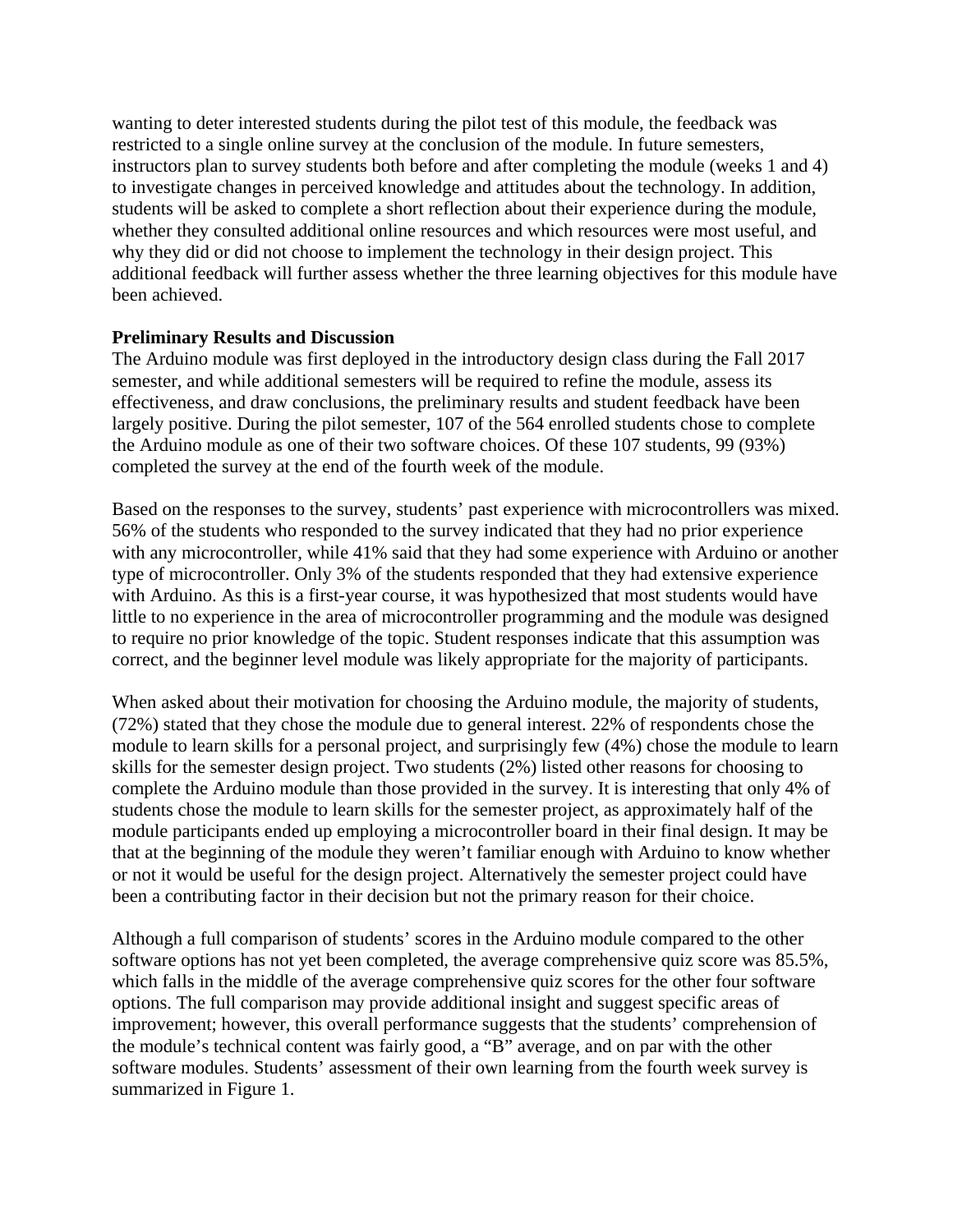

**Figure 1:** Summary of student responses to fourth week survey questions

While these responses only include one semester worth of data, the majority of students completing the module indicated that they gained a better understanding of the material, gained skills that could be used for projects, both current and future, and finished the module with a sense of curiosity about ways they can utilize the technology. The instructors stressed to students that comments would be appreciated as this was the first deployment of the Arduino module, and most survey respondents included some comments in the free response box at the end of the survey. The majority of these comments fell into one of three areas. First, many students included comments about how the module had piqued their interest in the area of microcontrollers:

*"I thought this was really interesting and you made it simple enough to understand, yet stem curiosity of what else could be done with this. I started imagining all these home projects that could be done with this. I enjoyed this activity."*

Combined with the fact that 87% of participants agreed that the module sparked their curiosity about this technology, these comments imply that this module did a good job meeting the learning objective of students gaining sense of curiosity about what types of challenges and problems they may be able to solve with their newfound skills. It is anticipated that student reflections after module completion in future semesters will provide additional information about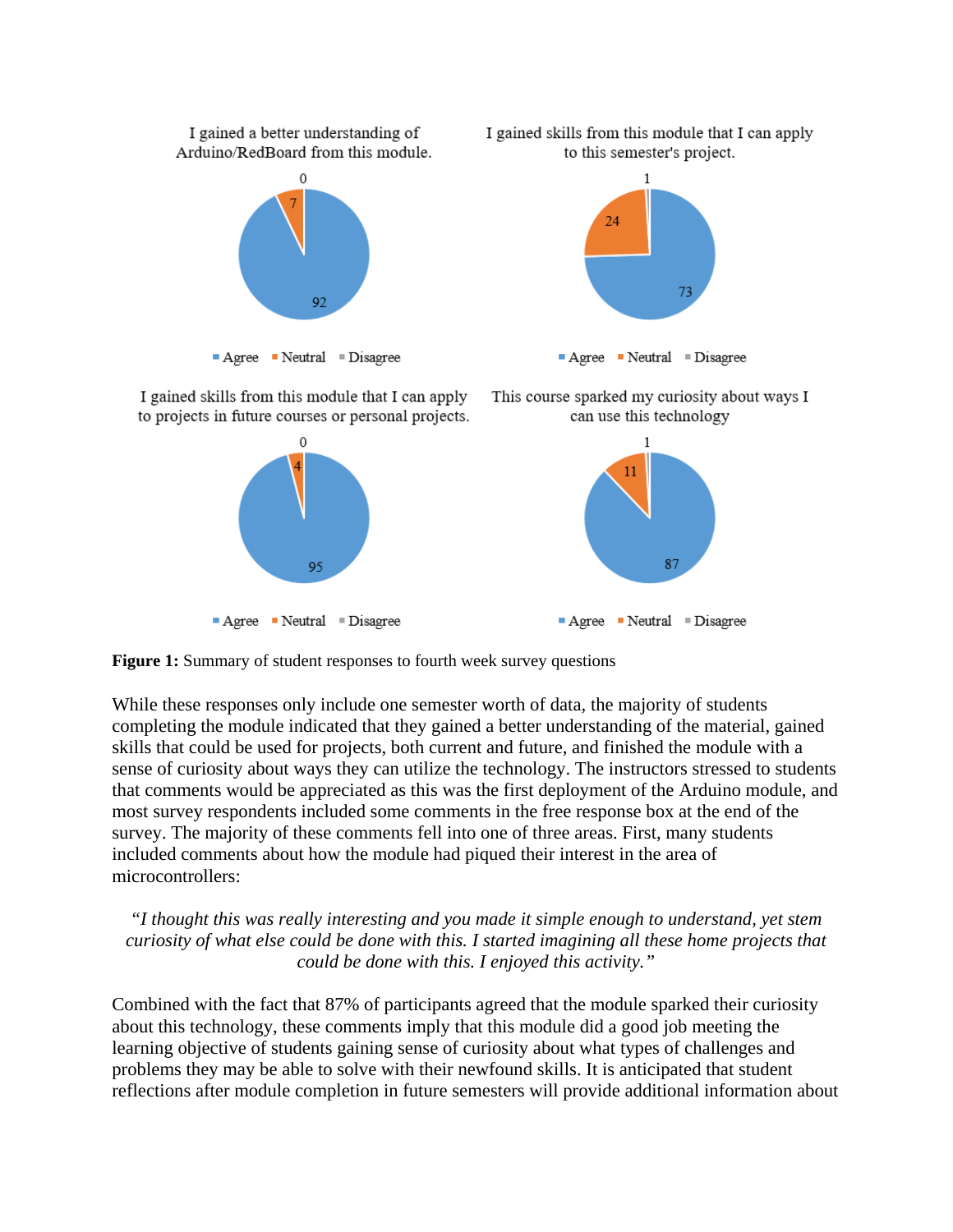how students are connecting with online resources and whether they are engaging with the active community of makers working with microcontroller technologies.

Second, a number of students, particularly those who indicated that they had little or no prior experience, commented on the module being enjoyable and fun:

*"I did not know what I signed up for when I wanted to do the Arduino, I just saw a circuit board and thought it looked cool. I have had no experience coding so this was fun to do and learn."*

Anecdotally, it seemed that students were enthusiastic about the hands-on nature of the module. Whether this perceived excitement was accompanied by increased student engagement with the module is currently being examined. Comparisons of module completion percentage (how many of the assignments and quizzes each student completed) as well as numbers of students coming to office hours and participating in the online discussions for each software option are ongoing.

Finally, a handful of students found the assignments to be too easy, and wanted more of a challenge:

*"I think that the assignments should ask a little more out of us. Possibly require the use of external sources to figure out what code we need to use (e.g., use google to figure out how to use a function of code)."*

While the assignments will remain the same through at least the end of Spring 2018 to collect more feedback, these comments suggest that it may be possible to increase the difficulty of the assignments or provide an additional "bonus challenge" on each assignment for students who want to go deeper into the material. The fact that students are actively asking to be pushed to conduct independent searches and utilize their critical thinking is an encouraging sign of their interest and curiosity.

In addition to students' feedback on their experience with the module, the incorporation of microcontroller technology into students' final projects was recorded and final project grades were compared for students who chose the Arduino module versus their classmates who chose different software options. For this study, project grades were only compared within the Fall 2017 semester and were not compared to historical data from previous semesters because each semester's challenge is different, and although all design challenges are intended to be equal in difficulty, there is a fair amount of variation in the average from one semester to the next. Of the 132 teams completing the design project in the Fall 2017 semester, 79 teams included one or more students who completed the Arduino module. Of the 79 teams with module participants, 40 teams employed a microcontroller board in their projects in some capacity. The vast majority used an Arduino UNO or similar board such as an Elgeoo UNO or SparkFun® RedBoard, although a few groups used other microcontroller boards such as Arduino MEGA, Raspberry Pi, and BASIC Stamp. Only ten teams without any members completing the Arduino module chose to utilize a microcontroller board in their projects. Instructors estimate only 15-20 teams per semester utilized a microcontroller board on previous projects, and the jump to 40 teams after the deployment of the Arduino module was a noticeable change.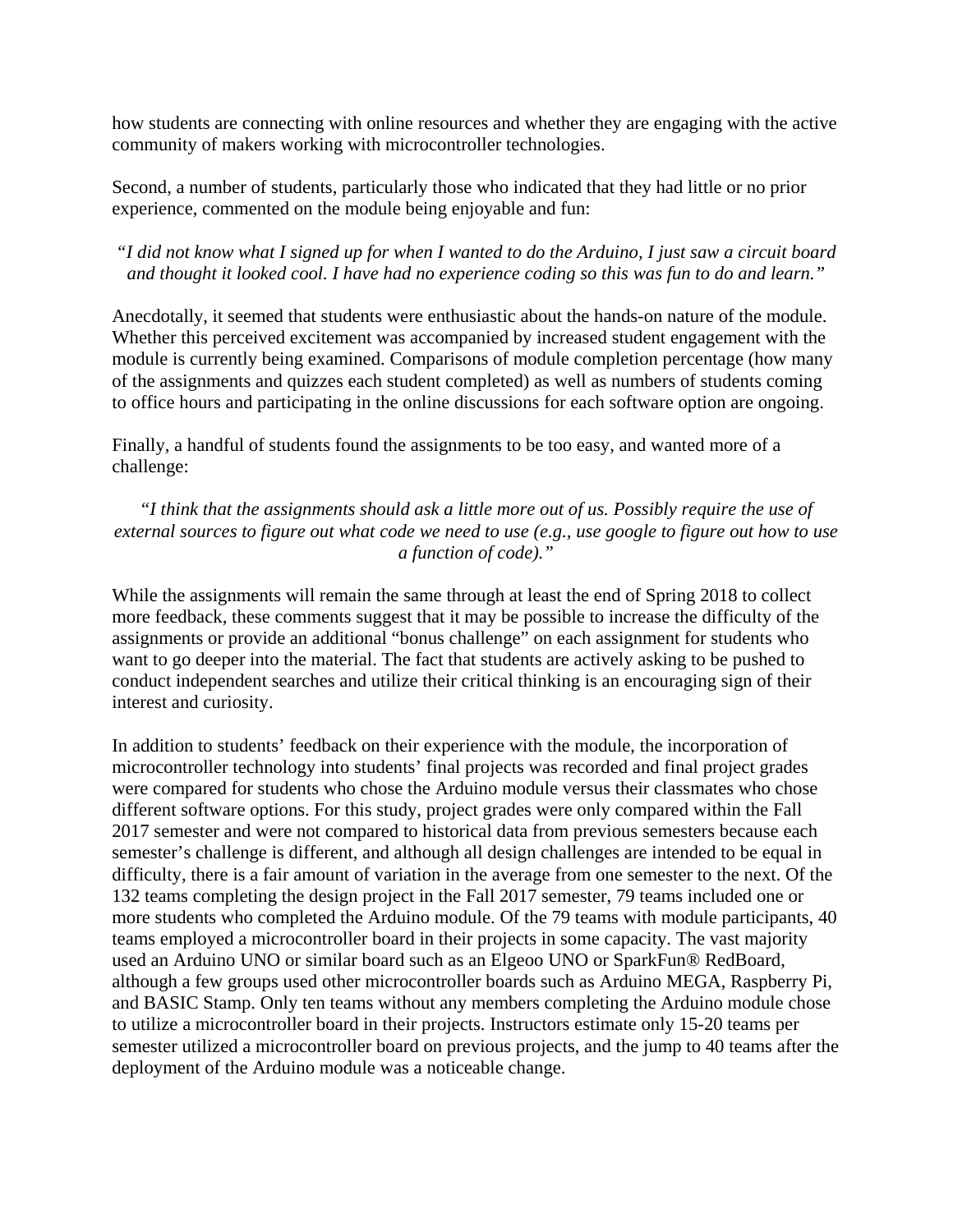These numbers suggest that completion of the Arduino module motivated participants to utilize the technology in their projects, or perhaps groups that were already interested in employing this technology from the beginning of the semester chose to take advantage of the resource offered to them to gain skills in this area. Because respondents were anonymous in the fourth week surveys, the prior experience of the students who chose to utilize the technology in their final projects is unknown. To evaluate the effectiveness of the module, especially for the beginner level students, it would be useful to know what percentage of the students using a microcontroller board in their projects were students with some prior experience versus students with no prior microcontroller experience. This question will be an area of follow-up research during future deployments of the module.

Preliminary investigations into the characteristics of teams that chose to incorporate microcontroller technology included looking at the number of module participants on each team. Of the 79 teams with one or more Arduino module participant, 56 teams had just one member completing the module, 18 teams had two members completing the module, and 5 teams had three members completing the module. With an increased number of module participants on the team, there was a trend of increasing microcontroller incorporation as shown in Figure 2.



**Figure 2:** Percentage of teams utilizing a microcontroller boards in the final project when zero, one, two, or three students on the team had completed the Arduino module.

It is possible that "isolated" module participants, those who were the only member of the team completing the module, were more reluctant to use a microcontroller board for a variety of reasons including concerns about shouldering too much of the work or dominating the team's design decisions, resistance from teammates, or a lack of confidence in their individual skills. Teams with more students having completed the module may have been more inclined to utilize the technology as more of the members had sufficient technical knowledge to be involved in the decision making and troubleshooting process.

The quality of the final projects was quantified with a final project grade (maximum score 105), which was comprised of scores for project performance, complexity, and professionalism as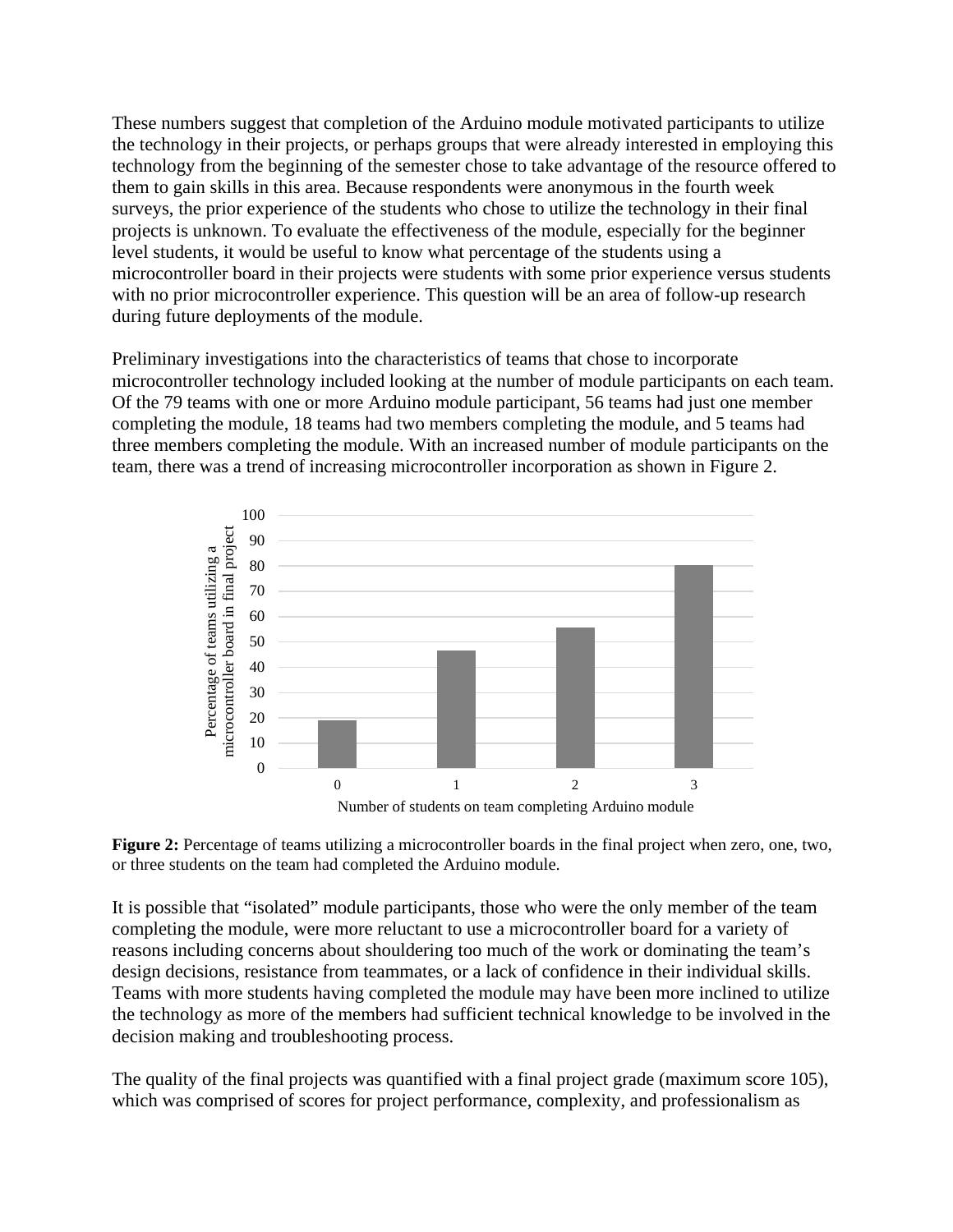discussed previously. Figure 3 shows the average final project scores for the following four groups: (i) teams without Arduino module participants, not using a microcontroller, (ii) teams with Arduino module participants, not using a microcontroller, (iii) teams without Arduino module participants, using a microcontroller, and (iv) teams with Arduino module participants, using a microcontroller. Statistical significance was determined using one-way ANOVA with the Tukey *post hoc* test with *p* < 0.05 reported as a significant difference between groups.



**Figure 3:** Average final project scores (+/- standard deviation). Horizontal bars indicate significant differences (*p*<0.05) between groups.

Overall, the class average was 89.4 out of 105. With the fairly high average score and substantial variability within each group it is difficult to draw definitive conclusions, particularly considering that these results only represent student performance for the specific design challenge for Fall 2017. However, the final project scores suggest that the students who completed the Arduino module and chose to incorporate a microcontroller board into their final projects (group iv) were able to do so effectively, earning the highest average final project score of 95.5 which was significantly higher than the average for teams not utilizing the technology (both with and without module participants). Incorporation of the skills learned in the Arduino module in the final project resulted in these students outperforming their peers who completed the module but did not choose to utilize the technology. Students were not asked about why they did or did not choose to employ a microcontroller board in their design, so it is unclear whether these students did not feel that the Arduino module prepared them well enough to utilize the technology, or if they chose not to use a microcontroller for other reasons. It is anticipated that student reflections collected during subsequent semesters may help answer this question.

The group with the second highest project average (93.5) was the set of teams that utilized a microcontroller board even though they did not have any team members completing the module (group iii). Statistically, the average final project grade for this group was not different from any of the other three groups, but there does appear to be a trend of improved performance for these students even though they did not complete the module. This represents a relatively small number of teams (ten), and the past experience of the students on these ten teams with regards to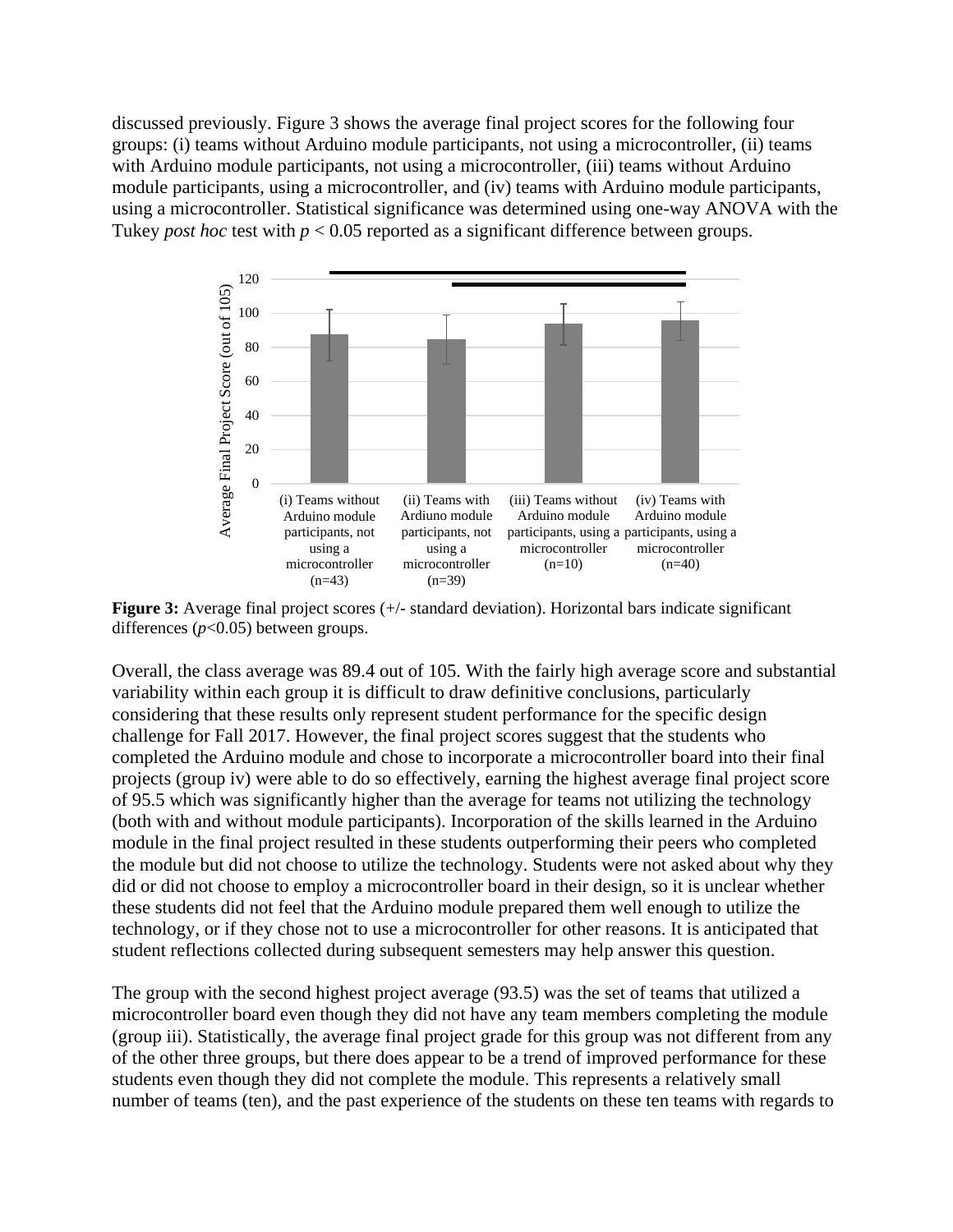microcontroller technology is unknown. In future semesters it may be informative to survey all students, not just module participants, about their experience with microcontrollers and other technologies to investigate whether students are relying on technical skills from past experiences and courses or seeking to acquire new skills as they complete the design challenge.

Although it was not the instructors' intent, it may have been that the use of a microcontroller board was advantageous for this design challenge compared to other approaches teams may have chosen to take. Results from design projects in future semesters are necessary to determine whether the high final project scores for module participants utilizing a microcontroller board were simply due to the nature of this specific challenge or if participants will be able to apply their skills to a wider variety of design challenges.

Looking only at the teams that used a microcontroller board in the final project, the final project grades were compared for teams with zero, one, two, and three Arduino module participants (Figure 4). While there were no statistically significant differences between any of these groups, there does appear to be a slightly upward trend in the scores with teams with zero module participants having the lowest average (93.5) and teams with three module participants having the highest average (101.3). Again, with the scores being high to start with, the room for improvement is slight. Additionally, the number of teams being compared in some of these groups is small; for example, only four teams employing a microcontroller in their project had three module participants, so it is essential to collect additional data in the upcoming semesters to see if this trend is significant.



**Figure 4:** Average final project grades (+/- standard deviation) for teams utilizing a microcontroller when zero, one, two, or three students on the team had completed the Arduino module.

However, this result, combined with the fact that having multiple team members complete the module increased the likelihood that students would incorporate the technology into their projects suggests to instructors that it may be advisable to encourage more students within the same team to complete the Arduino module if they are interested in employing the technology in their final project. Based on past software selections, students often take the "divide and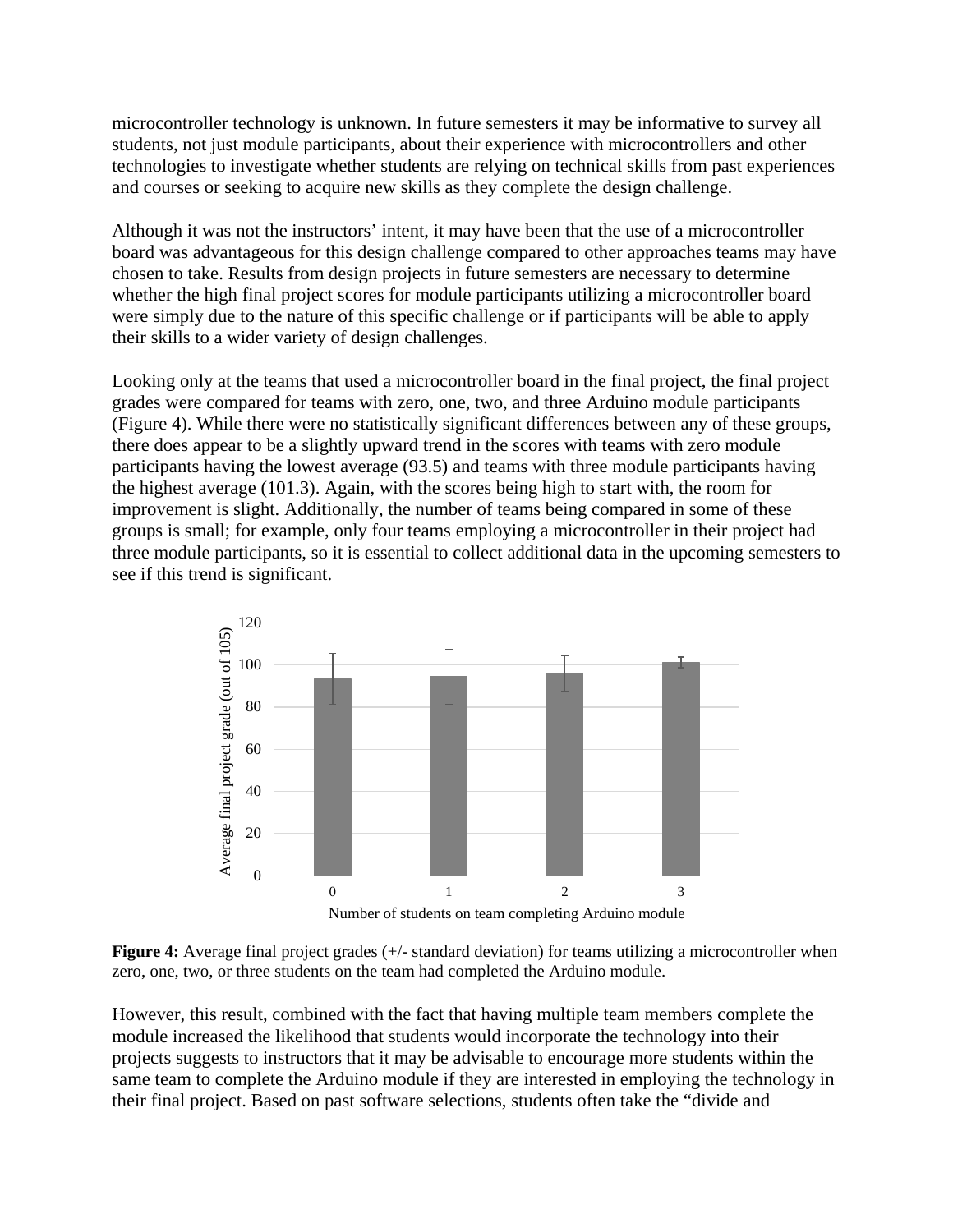conquer" approach, with team members choosing to learn different programs to broaden their team's knowledge. As the results for the Arduino module suggest that students may be more inclined to apply what they are learning in the online modules to their projects and perhaps do so more effectively when other team members are also learning the program prompts follow-up investigation, not only for the Arduino module in future semesters, but for the other software module options (MATLAB, AutoCAD, Microsoft Excel, and Siemens NX) as well.

### **Conclusions and Future Work**

The results from the initial deployment of the Arduino module were encouraging to instructors and highlighted numerous areas for additional investigation related to the module and the introductory engineering course as a whole. Student feedback was overwhelmingly positive, and there was a trend of increased incorporation of microcontroller technology into the final project by module participants. Improved project grades for module participants who elected to employ a microcontroller board in their final projects suggest that the students were able to effectively expand on what they learned in the introductory online module to approach a design challenge. Analysis of existing data is ongoing, comparing assignment scores, completion percentage, and discussion forum participation between the Arduino modules and the other software options. The Arduino module is currently being deployed a second time as an option for students in the Spring 2018 semester with only minor content changes in order to collect additional student feedback and observe final project results for a different set of design constraints.

The second phase of this study will begin in Fall 2018 when instructors plan to administer both pre and post surveys (weeks 1 and 4) and ask students to submit a short reflection about their engagement with the online Arduino community and why they chose or did not choose to incorporate the technology into their project. The results of the pilot implementation of this module suggest that it may be useful to survey and request a reflection from all students about their experiences with the online software modules, not just those completing the Arduino module. All online software modules are intended to teach students technical skills that can be used for the design project, so understanding more about students' prior experience with the software and why they did or did not choose to employ the skills from the online modules in their project may be insightful. It is anticipated that the pre/post survey format as well as this reflection will help answer many of the follow-up questions prompted by the pilot implementation of this module including to what extent students are becoming curious and seeking out additional resources, the prior experience of students who ultimately choose to utilize a technology or software program for their final project, and whether teams with more students learning a certain software program are more inclined (and perhaps better equipped) to use it for their project.

Additionally, although the online software module format for this class is not new, this was the first time that students were offered an option that involved hardware as well as software. A recent study [16] has suggested that including hands-on robotic experiences in an introductory programming course improved student motivation and performance. With this in mind, it would be interesting to see if exposure to this Arduino module, which many students considered to be a "fun" introduction to programming techniques, during freshman year translates into increased motivation or success in future programming courses. In future semesters it may be possible to track students who have participated in the module as they complete introductory programming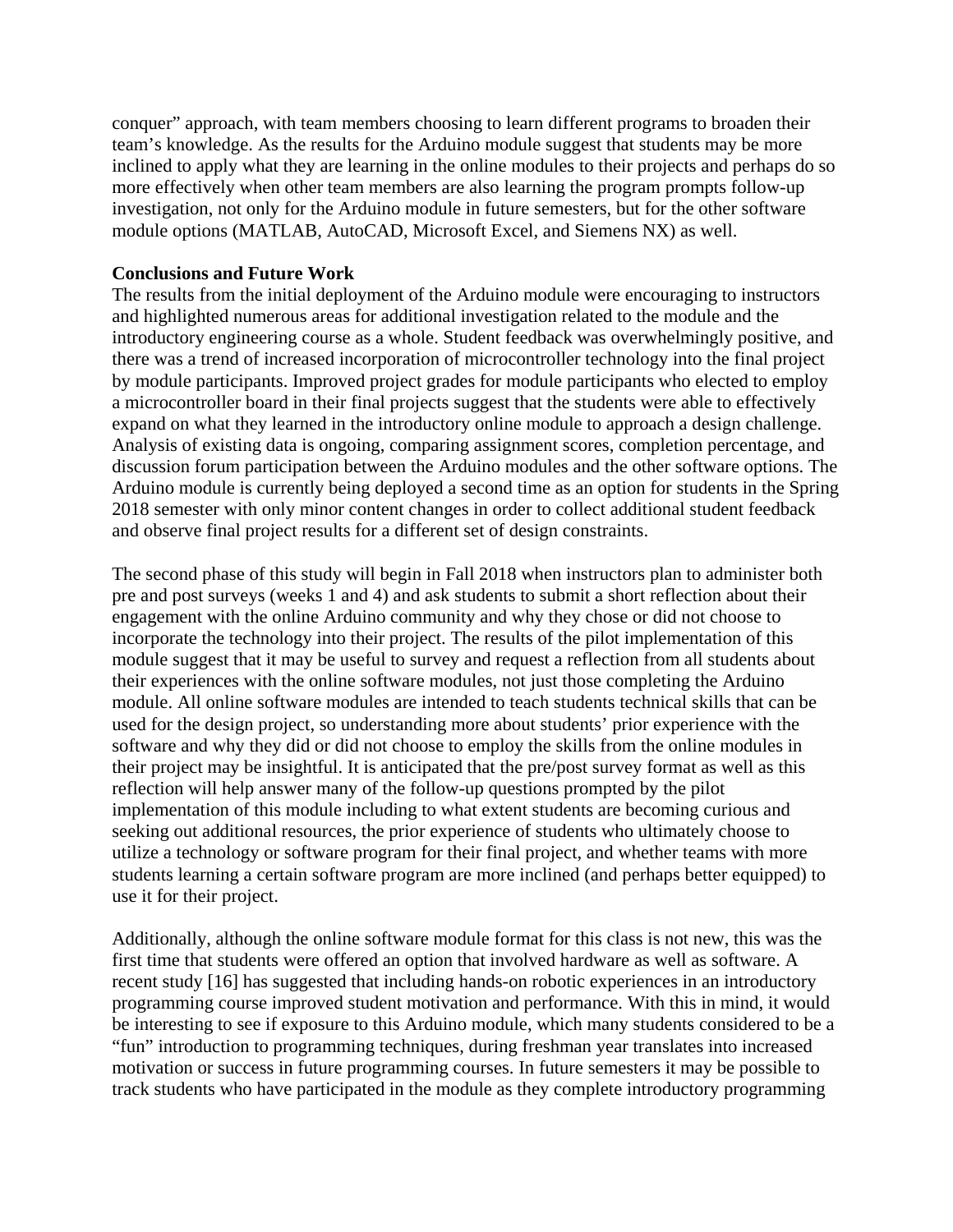coursework. Students' positive reception of this hands-on module may also pave the way for development and implementation of online modules on other topics of interest such as rapid prototyping within the online software portion of the course. An early introduction to these techniques during freshman year may encourage students to engage with the campus (and broader) maker community throughout their university education.

Finally, the successful pilot implementation of this module suggests that by making the module mandatory for everyone in the course, it may be possible to provide all students with the basic microcontroller programming skills that would be necessary to take on a semester design project that required the use of a microcontroller board. The ability to instruct all students in this large enrollment course in microcontroller basics without cutting into the limited lecture and lab time could enable instructors to assign new, and possibly more challenging varieties of design challenges for students to address with their semester projects. Numerous universities have published on successful implementations of design projects with a coding or microcontroller related aspect [1]- [3], [6]- [8], and students in this introductory course may benefit from the additional challenge such a design project poses.

# **References**

- [1] D. J. Frank, K. L. Kolotka, A. H. Phillips, M. Schulz, C. Rigney, A. B. Drown, R. G. Stricko III, K. A. Harper and R. J. Freuler, "Developing and improving a multi-element first year engineering corner-stone autonomous robotics design project," in *Proceedings of the ASEE Annual Conference*, Columbus, OH, USA, June 25-28, 2017.
- [2] M. J. Jensen and J. L. Schlegel, "Implementing an entrepeneurial mindset design project in an introductory engineering course," in *Proceedings of the ASEE Annual Conference*, Columbus, OH, USA, June 25-28, 2017.
- [3] U. Mohammad, "An introductory engineering course for freshman students from programming to implementation," in *Proceedings of the ASEE North Central Section Conference*, Rochester, MI, USA, 2014.
- [4] K. W. Hunter, "A multidisciplinary team design project for first-semester engineering students and its implementation in a large introduction to engineering course," in *Proceedings of the ASEE Annual Conference*, Salt Lake City, UT, USA, June 20-23, 2004.
- [5] H. M. Pierson and D. H. Suchora, "First year engineering curriculum at Youngstown State University," in *Proceedings of the ASEE Annual Conference*, Salt Lake City, UT, USA, June 20-23, 2004.
- [6] G. Sullivan and J. Hardin, "Revitalization of an intro ME course using an Arduinocontroller potato cannon," in *Proceedings of the ASEE Annual Conference*, New Orleans, LA, USA, June 26-29, 2016.